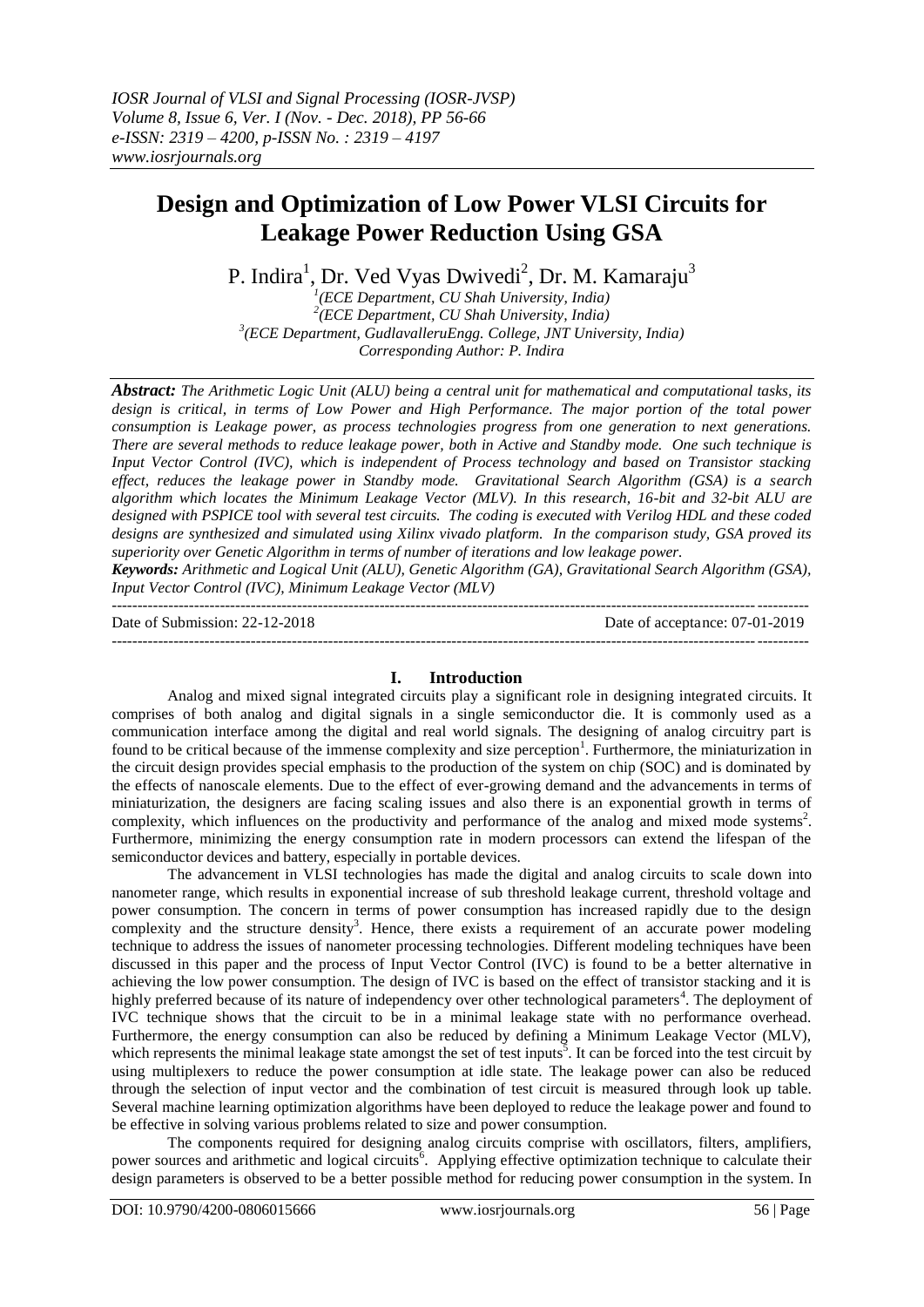this research, a novel technique comprising gravitational search algorithm is developed to optimize the power of the circuit. Arithmetic Logic Unit (ALU) is designed for 16 bit to evaluate the performance of the system. Furthermore, comparison study of other techniques with GSA elevates the design of ALU in terms of Leakage Power and the time to reach the optimal solution. This research paper is divided into four sections. First section comprises of Introduction which provides an overview of the research topic. Second section describes the proposed method along with the developed technique and the description of the simulation tool is done in the third section. The fourth section consists of results and discussions obtained from the proposed method followed by Conclusion.

## **II. Research Methodology**

The In this research, Arithmetic and Logical Block is designed using PSPICE platform. ALU acts as a logical and control unit in which several mathematical operations are performed to achieve the specific task. 16 bit and 32-bit are considered in this research for designing the circuit, and, the performance is evaluated through the variation of input vectors. The advantage of gravitational search algorithm is forcing the test circuit into the designed ALU to obtain optimal solution and to calculate the leakage power. The detailed description of the proposed methodology will be explained in the following stages.



**Fig. 1:** Block diagram of the proposed Research

The block diagram of the overall research is shown in Fig. 1. Initially, two input NAND gate is designed using PSPICE software and the same is used as a universal gate to develop other circuits. In this research, 16-bit and 32-bit ALU is designed using the combination of NAND gate. The leakage power of the two input NAND gate for all the combinations are computed to calculate the MLV for different operations and to obtain the minimum leakage power. Further, the values obtained will be given as reference to the designed 16 bit ALU and to find the optimal minimum leakage vector from the randomly generated input vectors in Table 2. The selection process along with test vectors and block diagram will be explained in the following stages.

Analog and mixed signal integrated circuits play a significant role in designing integrated circuits. It comprises of both analog and digital signals in a single semiconductor die. It is commonly used as a communication interface among the digital and real world signals. The designing of analog circuitry part is found to be critical because of the immense complexity and size perception. Furthermore, the miniaturization in the circuit design provides special emphasis to the production of the system on chip (SOC) and is dominated by the effects of nanoscale elements. Due to the effect of ever-growing demand and the advancements in terms of miniaturization, the designers are facing scaling issues and also there is an exponential growth in terms of complexity, which influences on the productivity and performance of the analog and mixed mode systems. Furthermore, minimizing the energy consumption rate in modern processors can extend the lifespan of the semiconductor devices and battery, especially in portable devices.

The advancement in VLSI technologies has made the digital and analog circuits to scale down into nanometer range, which results in exponential increase of sub threshold leakage current, threshold voltage and power consumption. The concern in terms of power consumption has increased rapidly due to the design complexity and the structure density. Hence, there exists a requirement of an accurate power modeling technique to address the issues of nanometer processing technologies. Different modeling techniques have been discussed in this paper and the process of Input Vector Control (IVC) is found to be a better alternative in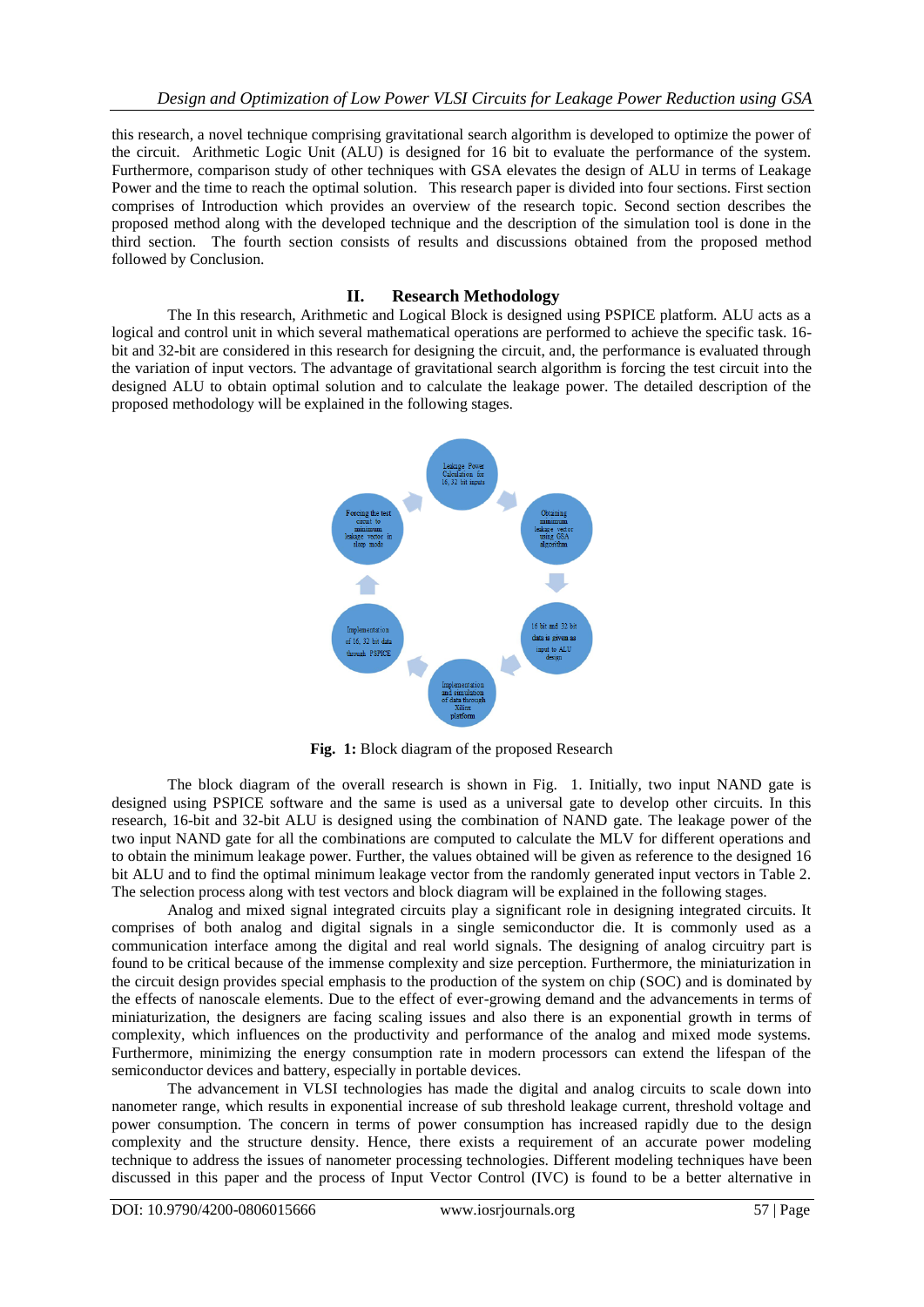achieving the low power consumption. The design of IVC is based on the effect of transistor stacking and it is highly preferred because of its nature of independency over other technological parameters. The deployment of IVC technique shows that the circuit to be in a minimal leakage state with no performance overhead. Furthermore, the energy consumption can also be reduced by defining a Minimum Leakage Vector (MLV), which represents the minimal leakage state amongst the set of test inputs. It can be forced into the test circuit by using multiplexers to reduce the power consumption at idle state. The leakage power can also be reduced through the selection of input vector and the combination of test circuit is measured through look up table. Several machine learning optimization algorithms have been deployed to reduce the leakage power and found to be effective in solving various problems related to size and power consumption.

The components required for designing analog circuits comprise with oscillators, filters, amplifiers, power sources and arithmetic and logical circuits. Applying effective optimization technique to calculate their design parameters is observed to be a better possible method for reducing power consumption in the system. In this research, a novel technique comprising gravitational search algorithm is developed to optimize the power of the circuit. Arithmetic Logic Unit (ALU) is designed for 16 bit to evaluate the performance of the system. Furthermore, comparison study of other techniques with GSA elevates the design of ALU in terms of Leakage Power and the time to reach the optimal solution. This research paper is divided into four sections. First section comprises of Introduction which provides an overview of the research topic. Second section describes the proposed method along with the developed technique and the description of the simulation tool is done in the third section. The fourth section consists of results and discussions obtained from the proposed method followed by Conclusion.

## **2.1. Arithmetic and Logical Unit (ALU)**

An Arithmetic and Logic Unit (ALU) is defined as digital circuit used to accomplish numerous arithmetic, logical and bitwise operations in microprocessor and microcontroller. The advancement in the field of digital circuits has led the operation of number of tasks simultaneously through a pipelined process and it results in high computational time and power consumption. By designing an effective ALU circuit with thorough monitoring on performance, operational speed and input vectors namely feed operands and control codes can enhance the performance of ALU. In this research, 16 bit and 32 bit ALU are designed to perform numerous operations in terms of logical and arithmetic operations namely OR, AND, NOT, XOR, XNOR, NAND, Addition, Subtraction, Increment and Decrement.



**Fig. 2**: Architecture of ALU

Fig.2 shows the block diagram and generic structure of ALU. The arithmetic unit is generally used for performing arithmetic operations and the other operations, such as processing and performance operations that eleven different functions are considered for analysis and the ALU is designed by considering the same criteria. The eleven different functions of 16-bit ALU are shown in Table 1. A 32-bit additive operation is also performed with hexadecimal number is tabulated with 32-bit ALU with minimum leakage power (MLP).

A and B define the input dataset and  $C_{in}$  is the input carry signal. Control signal is of 4 bit size and is fed into the 16 bit multiplexer to select the particular operation. Output obtained from the multiplexer is of 16 bit size along with  $C_{\text{out}}$  of single bit.

As shown in Table 1, the mathematical operations are obtained by designing the control signals  $S_0$ ,  $S_1$ ,  $S_2, S_3$  through programming. In digital circuits, generally the bits will be defined in the form of logic "1" (High) and logic "0" (Low) and desired output can be achieved by varying the inputs along with control signals. The leakage power consumption is calculated for each input vector combination of Test circuit. The Minimum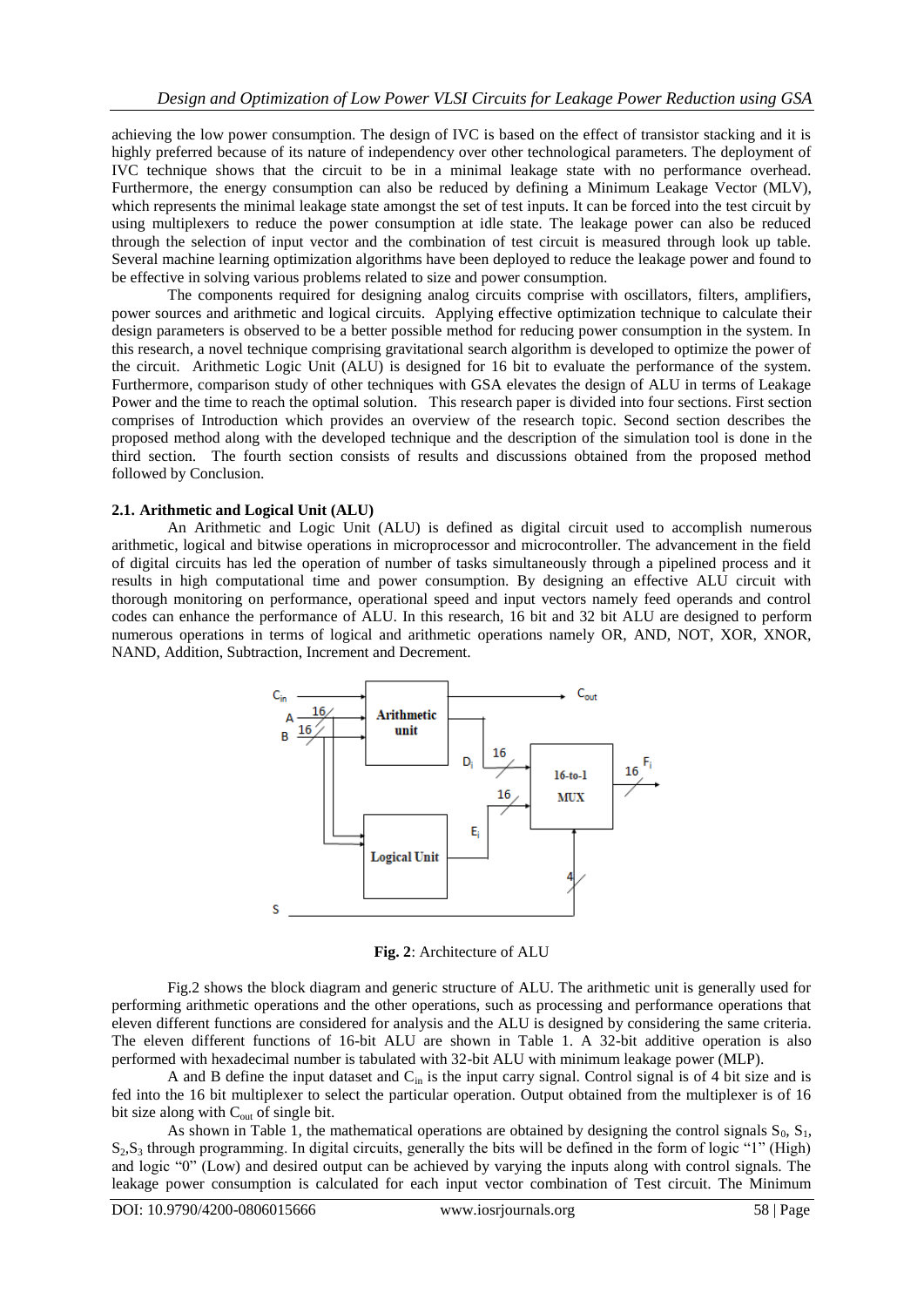Leakage Vectors (MLV) of various test circuits are located by gravitational search algorithm. The IVC technique forces the test circuits of other input vectors into the MLV in sleep mode to reduce the leakage power consumption.

| <b>Table 1:</b> Operations of ALU. |                |                |       |                      |
|------------------------------------|----------------|----------------|-------|----------------------|
|                                    | <b>OPCODE</b>  |                |       |                      |
| $S_0$                              | $S_1$          | S <sub>2</sub> | $S_3$ | <b>Operation</b>     |
| $\bf{0}$                           | 0              | 0              |       | <b>AND</b>           |
| 0                                  | 0              |                | 0     | <b>NAND</b>          |
| 0                                  | 0              |                |       | <b>OR</b>            |
| 0                                  |                | 0              | 0     | <b>NOT</b>           |
| 0                                  |                | 0              |       | <b>NOR</b>           |
| 0                                  |                |                | 0     | <b>XOR</b>           |
| 0                                  |                |                |       | <b>XNOR</b>          |
|                                    | 0              | 0              | 0     | <b>ADD</b>           |
|                                    | 0              | 0              |       | <b>SUB</b>           |
| 1                                  |                |                | 0     | <b>INCREMENT</b>     |
|                                    | 0              |                |       | <b>DECREMENT</b>     |
|                                    | <b>Default</b> |                |       | Default Output $= 0$ |

The arithmetic and logical operations are performed by selecting the control signals.

## **2.2. Genetic Algorithm (GA)7,8,9**

Genetic algorithms are a particular class of evolutionary algorithms (EA) that follows the process of natural selection to generate high-quality solutions by relying on bio-inspired operations such as mutation, selection and cross-over (also called recombination).

The evaluation usually starts from a population of randomly generated individuals and happens in generations. In each generation, the fitness of every individual (higher the fitness, the higher the chance of being selected) is selected from the current population and modified (recombined and possibly mutated) to form a new generation. The new generation is then used in the next iteration of the algorithm. The algorithm terminates its iterations either at a satisfactory solution (satisfactory fitness level) or at final generation. The pseudo code for genetic algorithm is given below. Genetic algorithm\_mlv()

{ Population\_size =  $n$ ; Chromosome length = Number of primary inputs Generation = 1; Initialize a population of chromosomes do { Evaluate fitness of each chromosome in the population Select parent chromosomes Generate off springs using cross over and mutation } While(generation  $++ <$  No. of generations) }

The GA is used in this paper to find Minimum Leakage Vector (MLV) by using Input vector control  $(IVC)$  technique<sup>10</sup>. For test circuits, leakage power is calculated for each input combination and compared with the Low leakage state. That minimum leakage vector is enforced to the other combinations in the circuit into MLV to reduce the total leakage power, when the system is in standby mode.

#### **2.3. Gravitational Search Algorithm (GSA)**

The gravitational search algorithm is the advanced optimization algorithm designed on the basis of law of gravity and population based stochastic search technique. This algorithm is found to be more accurate in solving the nonlinear problems. The law of gravity is on the basis of Newton's law, which states "the gravitational force amongst two particles is proportional to the product of their masses and inversely proportional to the square of the distance between them". In the developed algorithm, the input vectors are considered as objects and their performance is analyzed in terms of masses. Individual particle is correlated with specifications namely, inertial mass, particle position, passive and active gravitational mass. The particle position determines the optimal solution to the problem whereas fitness function is considered to evaluate the inertial and gravitational masses. Every individual population algorithm comprises of two capabilities namely exploitation and exploration. The capability of exploration is used at the beginning to avoid minimizing the local optimization problem and later exploitation. The global best function reduces linearly with respect to the time and the agent with heavy mass obtained at the final iteration represents the final optimal solution.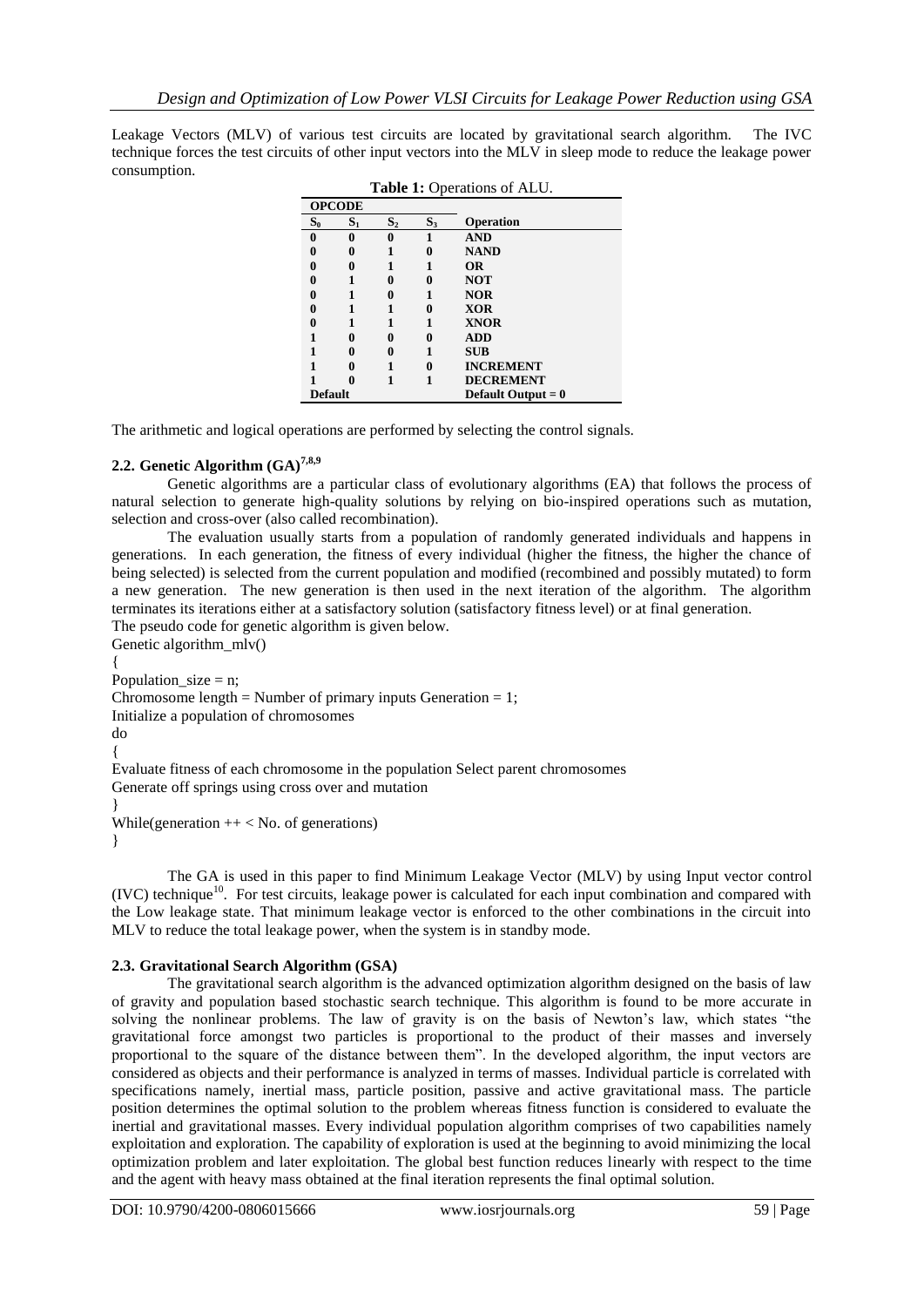In this paper, the input vectors are considered as objects and GSA is applied to reduce the leakage power of the elements. The optimization procedure is based on the number of iterations to locate the sleep mode elements in the VLSI circuit. According to GSA, the force acting from  $i<sup>th</sup>$  mass on  $i<sup>th</sup>$  mass at any instant of time t is:

 $F_{ij}^{d}(t) \alpha \frac{Mi(t) * Mj(t)}{Rij} [p_{j}^{d}(t) - p_{i}^{d}(t)]$ where, the position of particle i is  $p_i$  $p_i = (p_i^1, p_i^2, p_i^3, \ldots, p_i^d, \ldots, p_i^n)$  $R_{ii}$  = distance between two masses

Evaluate the fitness function for all objects in each iteration and also compute the best and worst fitness at each iteration defined below.

Best (t) = min  $_{i \in 1...M} f_i t_i$  (t) **Worst** (**t**) =  $\max_{i \in 1...M} f_i t_i$  (**t**) where  $f_i t_i$  (t) represents the fitness value of the object i at iteration t.

Mass of each object is calculated as below:

$$
\mathbf{M}\left(\mathbf{t}\right) = \frac{x_i(t)}{\sum\limits_{k=1}^{N} x_i(t)}
$$

where  $x_i(t) = \frac{\text{fitness (t) - worst (t)}}{\text{Best (t) - worst (t)}}$ 

Update the value of particle velocity and position given by following equations

Velocity is given by,  $V_i^d$  (t + 1) = rand\*  $V_i^d$  (t) + $a_i^d$  (t) Position is given by,

 $p_i^d (t + 1) = p_j^d (t) + V_i^d (t + 1)$ 

Repeat the process until best optimal function and stopping criteria is reached.

The gravitational search algorithm is programmed using Verilog HDL and implemented through Xilinx platform.

## **III. Verilog Programming**

Verilog is a Hardware Description programming Language (HDL) used for defining and designing several digital systems such as microprocessor and flip-flops.

It usually supports various designing levels of abstraction namely behavioral level, RTL level and the gate level. The major advantage is that the behavior of the system design can be easily studied, modeled and verified through the synthesis tool before it is translated into the real time hardware. Furthermore, the descriptive behavior helps to easily analyze the concurrent system compared to other programming languages. In this research, Verilog language is defined to program the 16 bit and 32 bit ALU and it is synthesized using Xilinx vivado platform to calculate the leakage power.

#### **3.1. PSPICE simulation tool**

PSPICE is a simulation programming based integrated circuit framework used to evaluate the circuit design through simulation model and debugging. Prediction of the results is normally done to analyze the effectiveness of the design and its behavior in real time scenario. From the literature, it is observed that more amounts of complexity and time are required for prediction and analysis of designed ALU. In this research, a PSPICE model for 16 bit and 32 bit is designed to overcome the above mentioned limitations and the designed system is evaluated in terms of power consumption.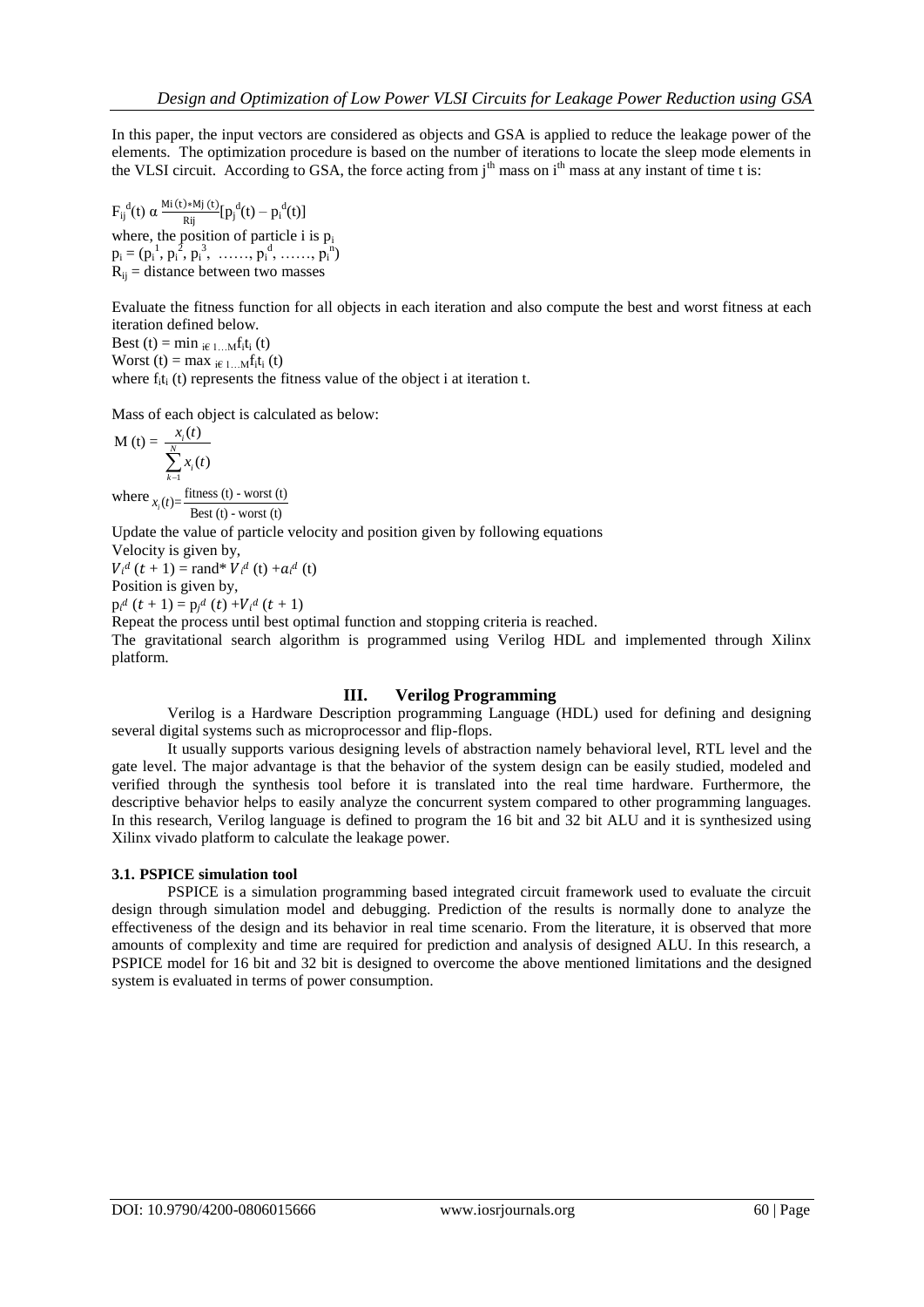

**Fig. 3:** Schematic structure of ALU transistor model

Fig. 3 shows the CMOS schematic structure of ALU model. The circuit is designed using PSPICE platform and the simulation is carried out for calculating the power consumption rate. Input data considered and the result obtained will be explained in the following section. Further, the model is designed as a sub circuit and the same is connected into number of parallel circuits to obtain 16bit and 32 bit model circuit

## **IV. Results and Discussion**

In this research, ALU circuit is designed using Verilog programming language for 16 bit and 32 bit inputs. The 32-bit input vector is processed through gravitational search algorithm to obtain Input Vector Control and to find the Minimum Leakage Vector. The result obtained from the study is tabulated as shown in Table 2.



**Fig. 4:** Schematic structure of 16 bit ALU

The input 16 bit data is processed through the developed ALU circuit model as shown in Table 1 and Fig. 2. Select line, which is given to the multiplexer, selects the operation to be performed on the basis of user requirement and the analysis is done on the same. The evaluation results captured through the proposed model are as follows: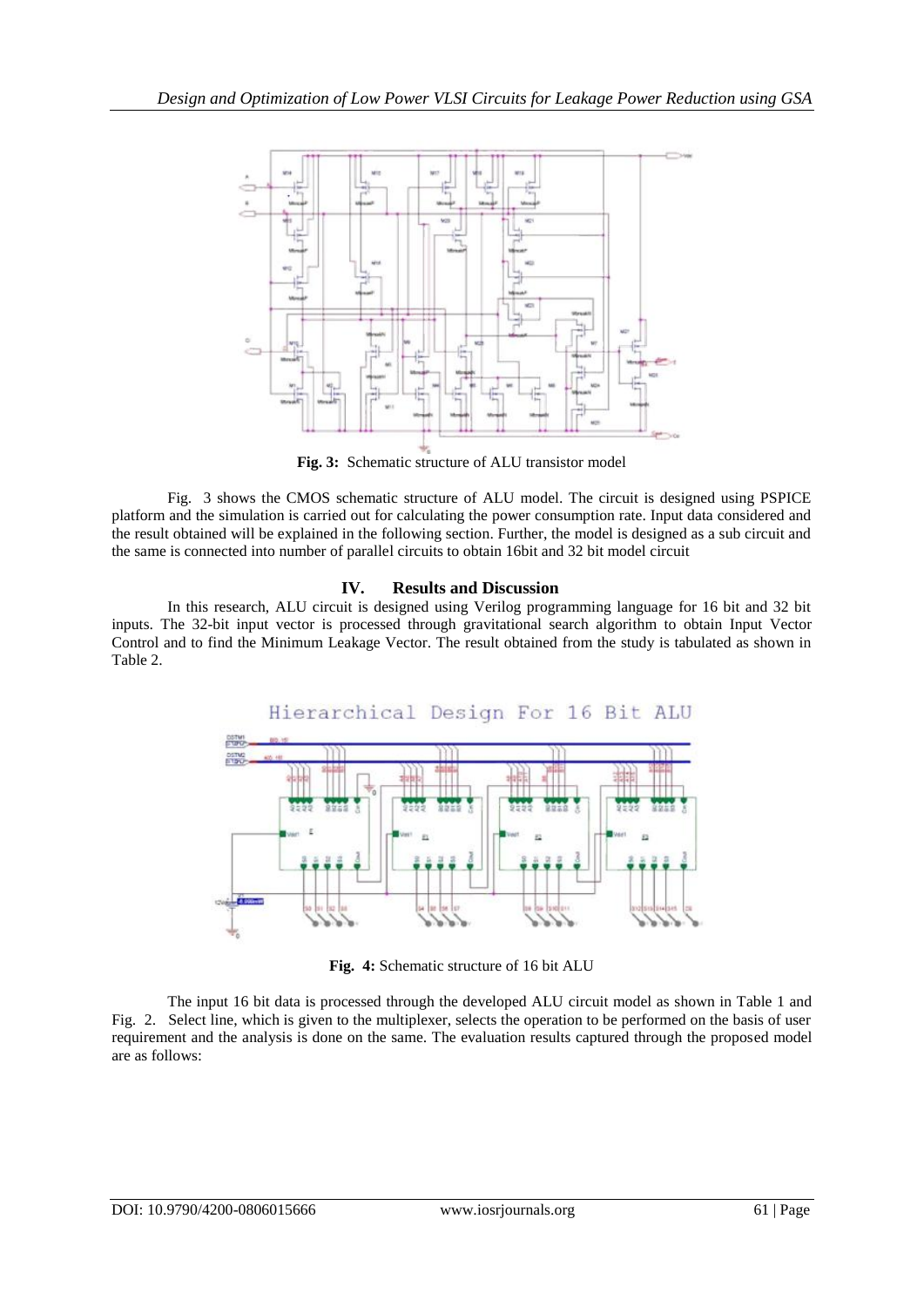| Test        | Input Vector in Binary  | <b>MLP</b><br>with | Maximum      |
|-------------|-------------------------|--------------------|--------------|
| Circuit     | Format                  | GSA(pW)            | of<br>number |
|             |                         |                    | iterations   |
| <b>AND</b>  | $A= 0110111001000110$   | 170.16             | 21           |
|             | $B = 0110111001000110$  |                    |              |
| <b>OR</b>   | $A = 0000000000000000$  | 172.64             | 18           |
|             | $B = 0000000000000000$  |                    |              |
| Adder       | $A= 00000000000000000$  | 871.015            | 22           |
|             | $B = 00000000000000000$ |                    |              |
| <b>NAND</b> | $A= 00000000000000000$  | 2.48               | 17           |
|             | $B = 00000000000000000$ |                    |              |

**Table 2:** Minimum leakage power (MLP) with GSA for 16-bit ALU particular function

Table 2 depicts the results obtained from the 16 bit ALU. Gravitational Search Algorithm is applied for the individual input vector set for the particular operation and minimum leakage power is calculated. From the above table, it is observed that minimum leakage power of 2.48pW is achieved for NAND test circuit with an input vector selection of A=0000000000000000 and B=0000000000000000. So the A and B input vector set stated above is defined as MLV. Furthermore, the number of iterations considered to obtain minimum leakage power for NAND gate is 17.



**Fig. 5:** Schematic structure of 32 bit ALU



**Fig. 6:** The output obtained from Xilinx platform

Verilog code for 16 and 32 bit ALU design is programmed and executed through Xilinx vivado platform. The results obtained from the analysis are shown in Fig. 6. Further, PSPICE tool is used to calculate the power and the result obtained through the experimentation are as follows: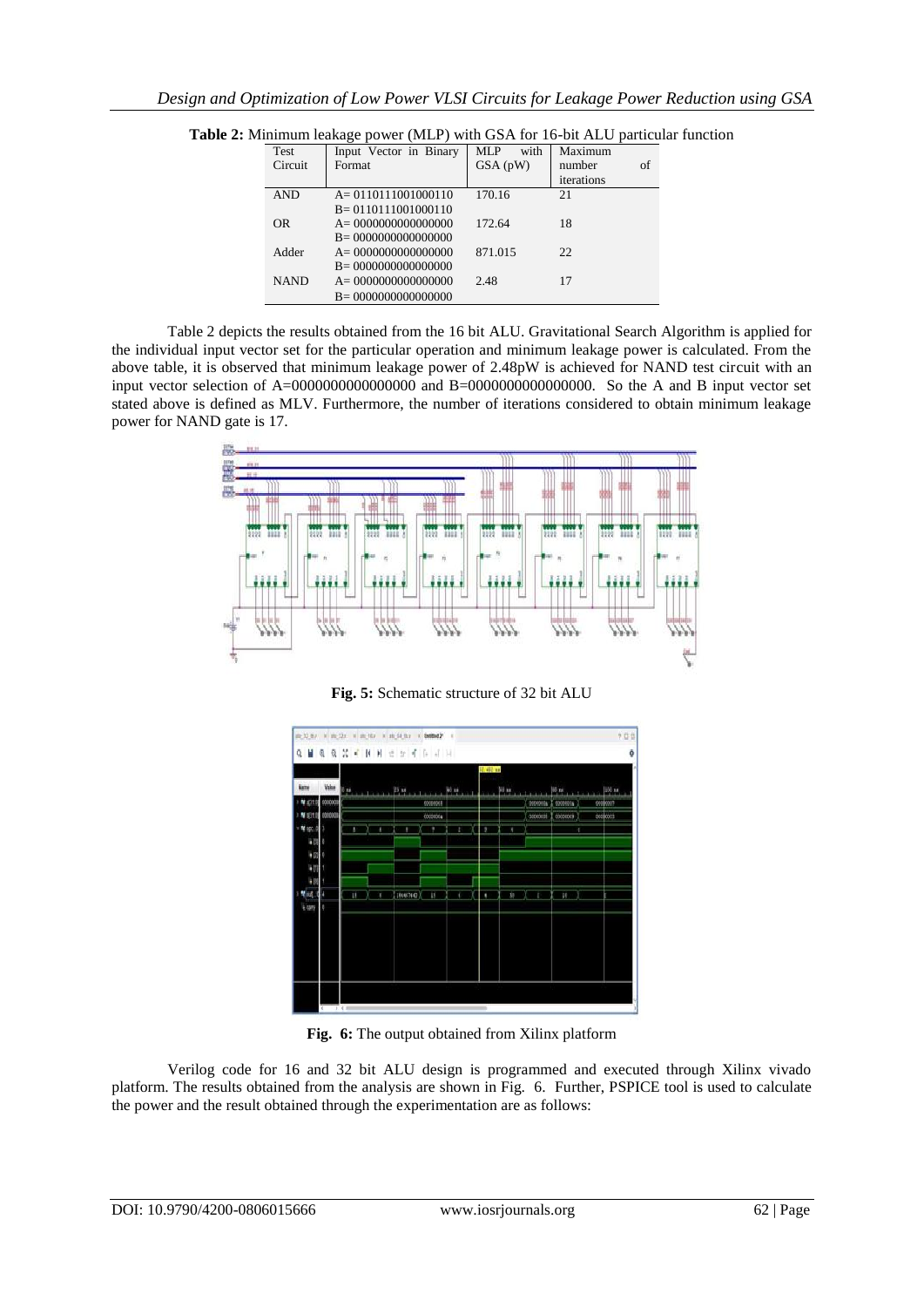

**Fig. 7:** 32 bit Input "A" data considered for the analysis



**Fig. 8:** 32 bit Input "B" data considered for the analysis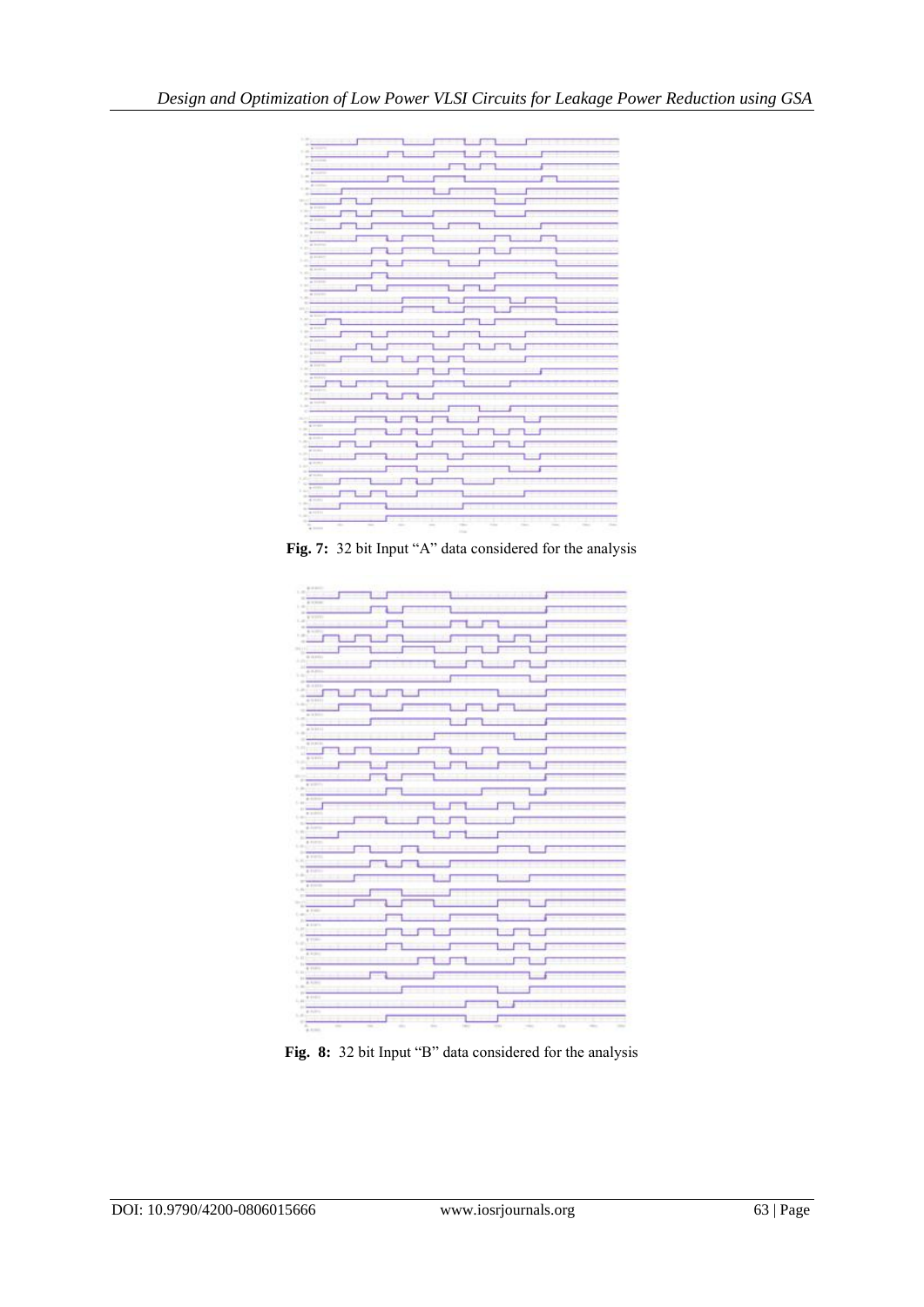| <u> and a strong strong strong strong strong strong strong strong strong strong strong strong strong strong strong strong strong strong strong strong strong strong strong strong strong strong strong strong strong strong stro</u>                                                                                                                                                                                                                                                    |
|-----------------------------------------------------------------------------------------------------------------------------------------------------------------------------------------------------------------------------------------------------------------------------------------------------------------------------------------------------------------------------------------------------------------------------------------------------------------------------------------|
| <u>the contract of the contract of the contract of the contract of the contract of the contract of the contract of the contract of the contract of the contract of the contract of the contract of the contract of the contract </u>                                                                                                                                                                                                                                                    |
| <b>Salesman Committee</b><br>the company's company's company's                                                                                                                                                                                                                                                                                                                                                                                                                          |
|                                                                                                                                                                                                                                                                                                                                                                                                                                                                                         |
| $\overline{1}$ , $\overline{1}$ , $\overline{1}$ , $\overline{1}$ , $\overline{1}$ , $\overline{1}$ , $\overline{1}$                                                                                                                                                                                                                                                                                                                                                                    |
| $\begin{array}{cccccccccccccc} \hline \multicolumn{3}{c}{} & \multicolumn{3}{c}{} & \multicolumn{3}{c}{} & \multicolumn{3}{c}{} & \multicolumn{3}{c}{} & \multicolumn{3}{c}{} & \multicolumn{3}{c}{} & \multicolumn{3}{c}{} & \multicolumn{3}{c}{} & \multicolumn{3}{c}{} & \multicolumn{3}{c}{} & \multicolumn{3}{c}{} & \multicolumn{3}{c}{} & \multicolumn{3}{c}{} & \multicolumn{3}{c}{} & \multicolumn{3}{c}{} & \multicolumn{3}{c}{} & \multicolumn{3}{c}{} & \multicolumn{3}{c}$ |
| $\overline{\phantom{a}}$<br>$\mathbf{1}$ and $\mathbf{1}$ and $\mathbf{1}$ and $\mathbf{1}$ and $\mathbf{1}$ and $\mathbf{1}$ and $\mathbf{1}$ and $\mathbf{1}$ and $\mathbf{1}$ and $\mathbf{1}$ and $\mathbf{1}$ and $\mathbf{1}$ and $\mathbf{1}$ and $\mathbf{1}$ and $\mathbf{1}$ and $\mathbf{1}$ and $\mathbf{1}$ and                                                                                                                                                            |
|                                                                                                                                                                                                                                                                                                                                                                                                                                                                                         |
| <u> The Communication of the Communication of the Communication of the Communication of the Communication of the Communication of the Communication of the Communication of the Communication of the Communication of the Commun</u>                                                                                                                                                                                                                                                    |
| <u>the contract of the contract of the contract of the contract of the contract of the contract of the contract of the contract of the contract of the contract of the contract of the contract of the contract of the contract </u>                                                                                                                                                                                                                                                    |
|                                                                                                                                                                                                                                                                                                                                                                                                                                                                                         |
| <u>the contract of the contract of the contract of the contract of the contract of the contract of the contract of the contract of the contract of the contract of the contract of the contract of the contract of the contract </u>                                                                                                                                                                                                                                                    |
| <u>in the state of the state of the state of the state of the state of the state of the state of the state of the state of the state of the state of the state of the state of the state of the state of the state of the state </u>                                                                                                                                                                                                                                                    |
| <u> San San San Sa</u>                                                                                                                                                                                                                                                                                                                                                                                                                                                                  |
| <u>The contract of the contract of the contract of the contract of the contract of the contract of the contract of the contract of the contract of the contract of the contract of the contract of the contract of the contract </u>                                                                                                                                                                                                                                                    |
| The contract of the contract<br>the contract of the contract of the contract of the contract of the contract of                                                                                                                                                                                                                                                                                                                                                                         |
| and the contract of the contract of                                                                                                                                                                                                                                                                                                                                                                                                                                                     |
|                                                                                                                                                                                                                                                                                                                                                                                                                                                                                         |
| the company's company's company's company's company's company's company's                                                                                                                                                                                                                                                                                                                                                                                                               |
|                                                                                                                                                                                                                                                                                                                                                                                                                                                                                         |
|                                                                                                                                                                                                                                                                                                                                                                                                                                                                                         |
|                                                                                                                                                                                                                                                                                                                                                                                                                                                                                         |
| the contract of the contract of the contract of<br>the property of the control of the control of                                                                                                                                                                                                                                                                                                                                                                                        |
|                                                                                                                                                                                                                                                                                                                                                                                                                                                                                         |
|                                                                                                                                                                                                                                                                                                                                                                                                                                                                                         |
|                                                                                                                                                                                                                                                                                                                                                                                                                                                                                         |
|                                                                                                                                                                                                                                                                                                                                                                                                                                                                                         |
|                                                                                                                                                                                                                                                                                                                                                                                                                                                                                         |
|                                                                                                                                                                                                                                                                                                                                                                                                                                                                                         |
|                                                                                                                                                                                                                                                                                                                                                                                                                                                                                         |
|                                                                                                                                                                                                                                                                                                                                                                                                                                                                                         |
|                                                                                                                                                                                                                                                                                                                                                                                                                                                                                         |
|                                                                                                                                                                                                                                                                                                                                                                                                                                                                                         |
| the property of the property of                                                                                                                                                                                                                                                                                                                                                                                                                                                         |
|                                                                                                                                                                                                                                                                                                                                                                                                                                                                                         |
|                                                                                                                                                                                                                                                                                                                                                                                                                                                                                         |
| $\sim$ $\sim$ $\sim$ $\sim$ $\sim$                                                                                                                                                                                                                                                                                                                                                                                                                                                      |
|                                                                                                                                                                                                                                                                                                                                                                                                                                                                                         |
|                                                                                                                                                                                                                                                                                                                                                                                                                                                                                         |
|                                                                                                                                                                                                                                                                                                                                                                                                                                                                                         |
|                                                                                                                                                                                                                                                                                                                                                                                                                                                                                         |
|                                                                                                                                                                                                                                                                                                                                                                                                                                                                                         |
|                                                                                                                                                                                                                                                                                                                                                                                                                                                                                         |
|                                                                                                                                                                                                                                                                                                                                                                                                                                                                                         |

**Fig. 9:** Output data obtained from the analysis

**Table 3:** MLP vector calculated with respect to time

| <b>Time</b>      | <b>A</b> Vector | <b>B</b> Vector |
|------------------|-----------------|-----------------|
| 0 <sub>ms</sub>  | 0x00000000      | 0x00000000      |
| 1 ms             | 0x00001111      | 0x00018000      |
| 2 ms             | 0x00005222      | 0x720500F0      |
| 3ms              | 0x00AF3333      | 0x55971111      |
| 4ms              | 0x10F74444      | 0x67B00FF1      |
| 5 <sub>ms</sub>  | 0x8765A55A      | 0x8A0710FB      |
| 6 ms             | 0xA0BD6666      | 0x9BA377B0      |
| 7ms              | 0xAAA77767      | 0xA40F77B0      |
| 8ms              | 0xB0001F07      | 0xB7B0346B      |
| 9ms              | 0xBF772999      | 0xBB7D00FF      |
| 10ms             | 0x77700FF0      | 0xCC63F0F0      |
| 11ms             | 0x77709999      | 0xCDA06677      |
| 12ms             | 0x90DDAAA0      | 0xDEA2BD00      |
| 13ms             | 0xDEDEA0F0      | 0xD5F0DE00      |
| 14ms             | 0xE0770000      | 0xF277FE71      |
| 15 <sub>ms</sub> | $0x$ FFFFFFFFF  | $0x$ FFFFFFFFF  |



**Fig. 10**: Static power plot obtained through PSPICE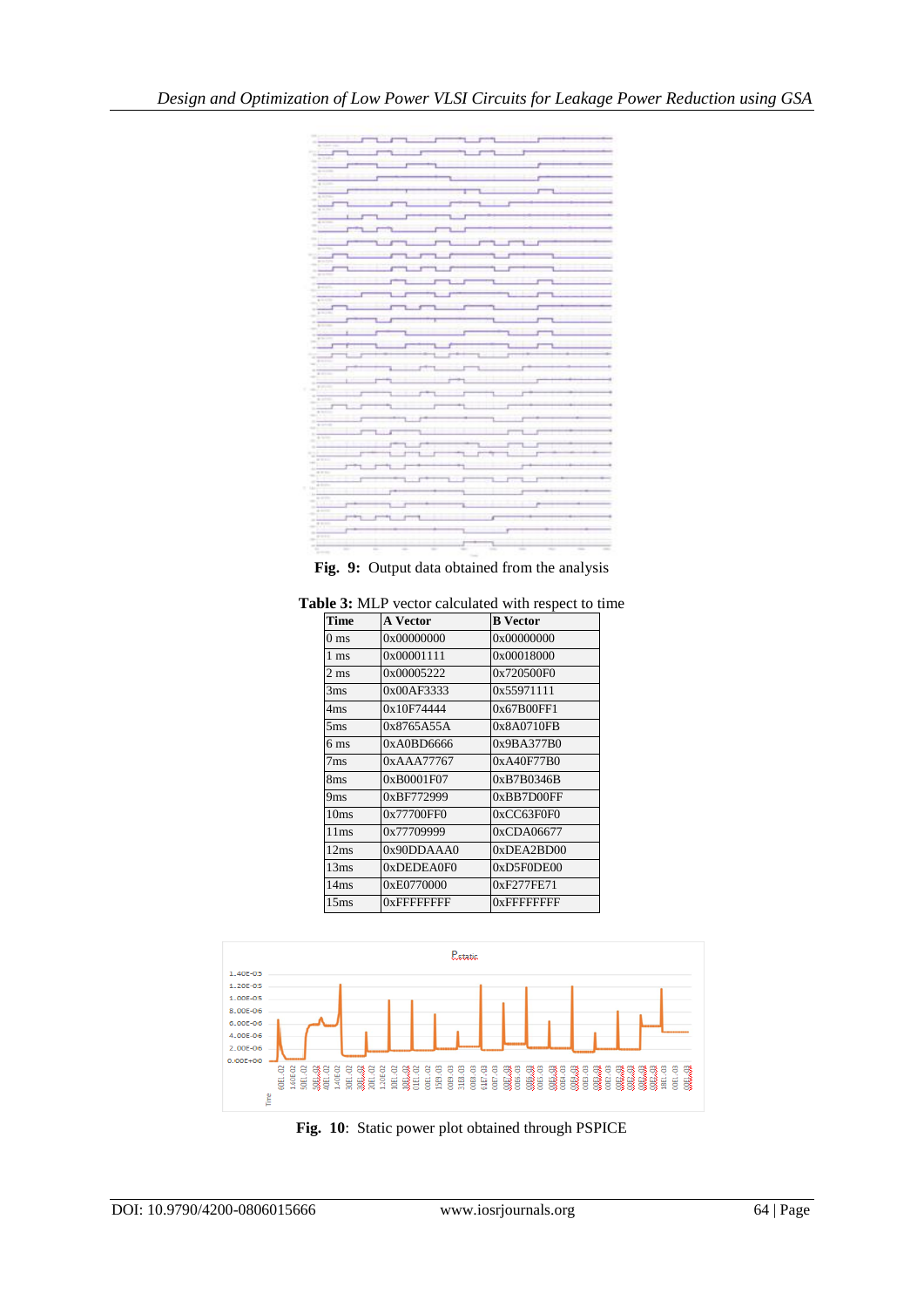The 32 bit input data 'A' and 'B' are implemented using PSPICE platform as shown in Fig. 7 and Fig. 8. And the result obtained through the analysis is shown in Fig. 9. Furthermore, the evaluation is carried out through PSPICE platform and the static power obtained at different timings at different input vectors is as shown in Fig. 10. The unpredicted behavior of the static power variations is observed from the Fig.10. Table 4: Minimum leakage power with GSA in terms of hexadecimal value

| <b>Test Circuit</b> | <b>Input Vector</b> | <b>MLP</b><br>with<br><b>GSA</b><br>$(\Box$ W |
|---------------------|---------------------|-----------------------------------------------|
| <b>ADDITION</b>     | $A=0x00001111$      | 0.5                                           |
|                     | $B = 0x00018000$    |                                               |

Table 4 depicts the results obtained from the 32-bit ALU. Gravitational Search Algorithm is applied for the individual input vector set and minimum leakage power is calculated. From the above table, it is observed that minimum leakage power of 0.5  $\mu$ W is achieved for ADDITION test circuit with an initial input vector selection of A=00001111 and B=00018000. So the A and B input vector stated above is defined as MLV. The MLV is achieved at 50th iteration.

| <b>Test Circuit Population</b> | <b>MLV</b> | No.            | ofLeakage | Power |
|--------------------------------|------------|----------------|-----------|-------|
| Size                           |            | iterations     | (pW)      |       |
| 6<br>input8                    | 0          |                | 21.58     |       |
| circuit                        |            |                |           |       |
| 20                             |            |                |           |       |
| 30                             |            |                |           |       |
| 8<br>Input <sub>8</sub>        | 0          | 15             | 21.735    |       |
| <b>Circuit</b><br>20           |            | 7              |           |       |
| 30                             |            | $\overline{2}$ |           |       |
| 10<br>Input <sub>8</sub>       | 0          | 16             | 48.58     |       |
| circuit                        |            |                |           |       |
| 20<br>[Modified                |            | 11             |           |       |
| 30<br>Circuit]                 |            | 7              |           |       |
| C17<br>input <sub>8</sub>      | 101        |                | 28.56     |       |
| <b>Circuit</b><br>20           |            |                |           |       |
| 30                             |            |                |           |       |

**V. Comparative Analysis Table 5:** Results obtained from GSA algorithm for different test circuits





| <b>Test Circuit</b>     | No. of<br>Popula | <b>Number of Iterations</b> |     |
|-------------------------|------------------|-----------------------------|-----|
|                         | tion             | GA                          | GSA |
| C <sub>17</sub> circuit |                  |                             |     |
| 6 input circuit         |                  | 15                          |     |
| 8 input circuit         |                  | 34                          | 10  |
| 10 input circuit        |                  | 96                          | 13  |